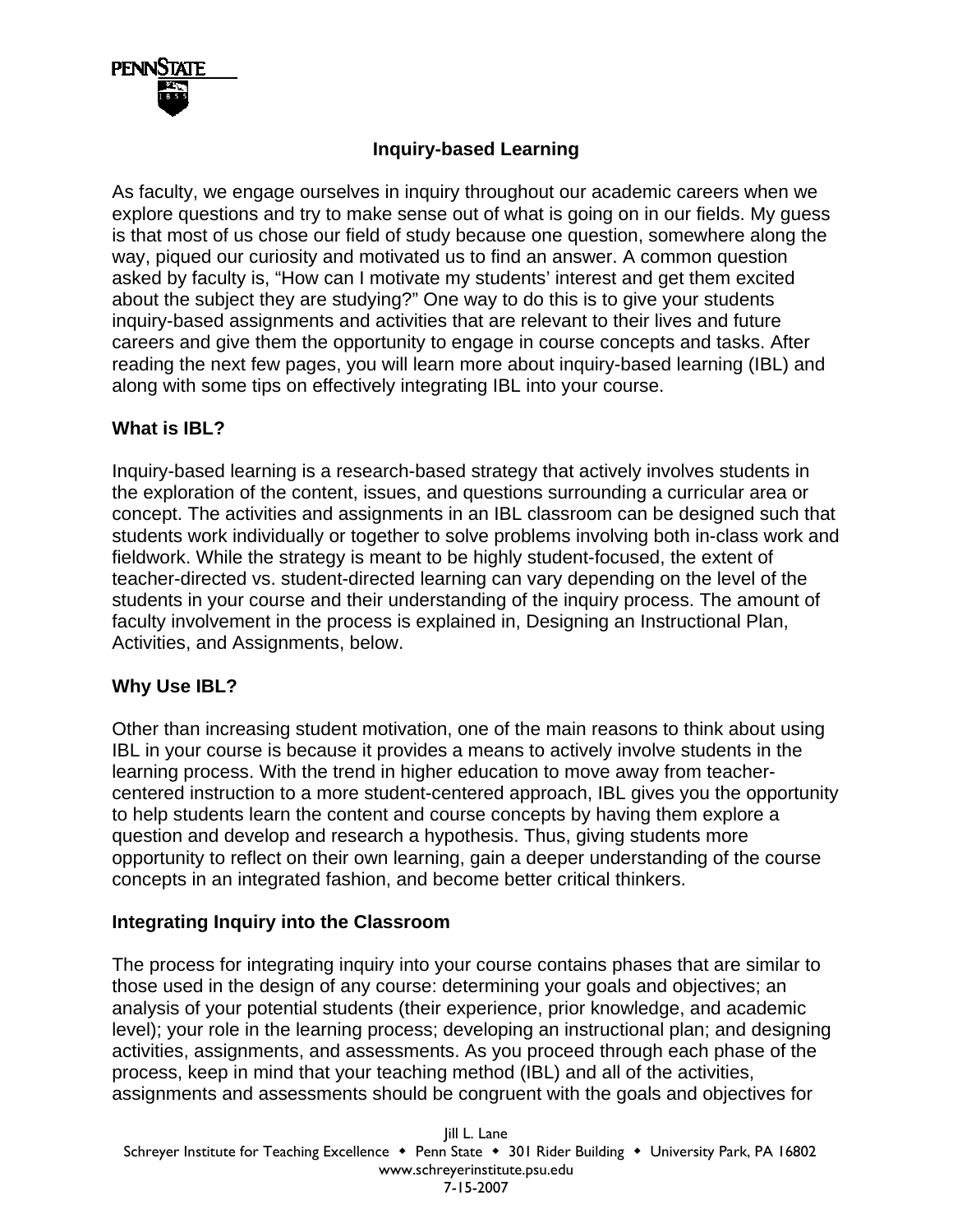your course. Therefore, you need to continually revisit each phase as you go through the process, making sure that this congruency exists.

### **Stating Your Goals and Objectives**

Think of your course as an entire system of individual units and lessons. When you do this you'll realize that you not only have goals and objectives for the entire course, but also the individual units and lessons. Regardless of the part of the system, all of your goals and objectives should be related. If you decide to use IBL in your course, then two of your goals should be: 1) to have students become better problem solvers and critical thinkers and 2) to have your students engage in higher-order thinking skills. Beyond these, your goals should focus on what your students should know (concepts, principles, and rules) or be able to do (procedures and tasks) when they leave your course.

### **Analyzing Your Potential Students**

When you are designing a course for inquiry-based learning, you need to look at your students on two different dimensions. First, you need to consider the academic level of your students. That is, what do they already know about the concepts and procedures in your course. Have they taken any prerequisite courses? Do they have any real-world experiences that will help them understand the content in your course? Is there any other prior knowledge that they might possess? Second, you need to consider is the amount of experience they have doing inquiry or undertaking the research process? It is important in this analysis that you do not overestimate their experience because when you begin to plan your instruction, their level of experience will dictate the amount of structure and modeling you need to do in the beginning of the semester.

# **Determining Your Role in the Learning Process**

Even though IBL is considered a student-directed approach, if your course is the first time that your students encounter the inquiry process you will need to provide more structure early on in the semester. Too often, students experience frustration because the assignment is too difficult for their level and they do not know where to start. To avoid this dilemma, it helps to assume that the majority of your students are not "ready to go solo: and provide them with prompts, cues, and a chance to watch you model the process for them.

### **Designing an Instructional Plan, Activities, and Assignments**

A large part of the faculty and student roles in an inquiry-based course are dictated by the instructional plan you choose. Bonstetter (1998) provides a guide for planning instructional (see Figure 1) that is based on the perceived knowledge, skills, and abilities of your students with respect to the inquiry process.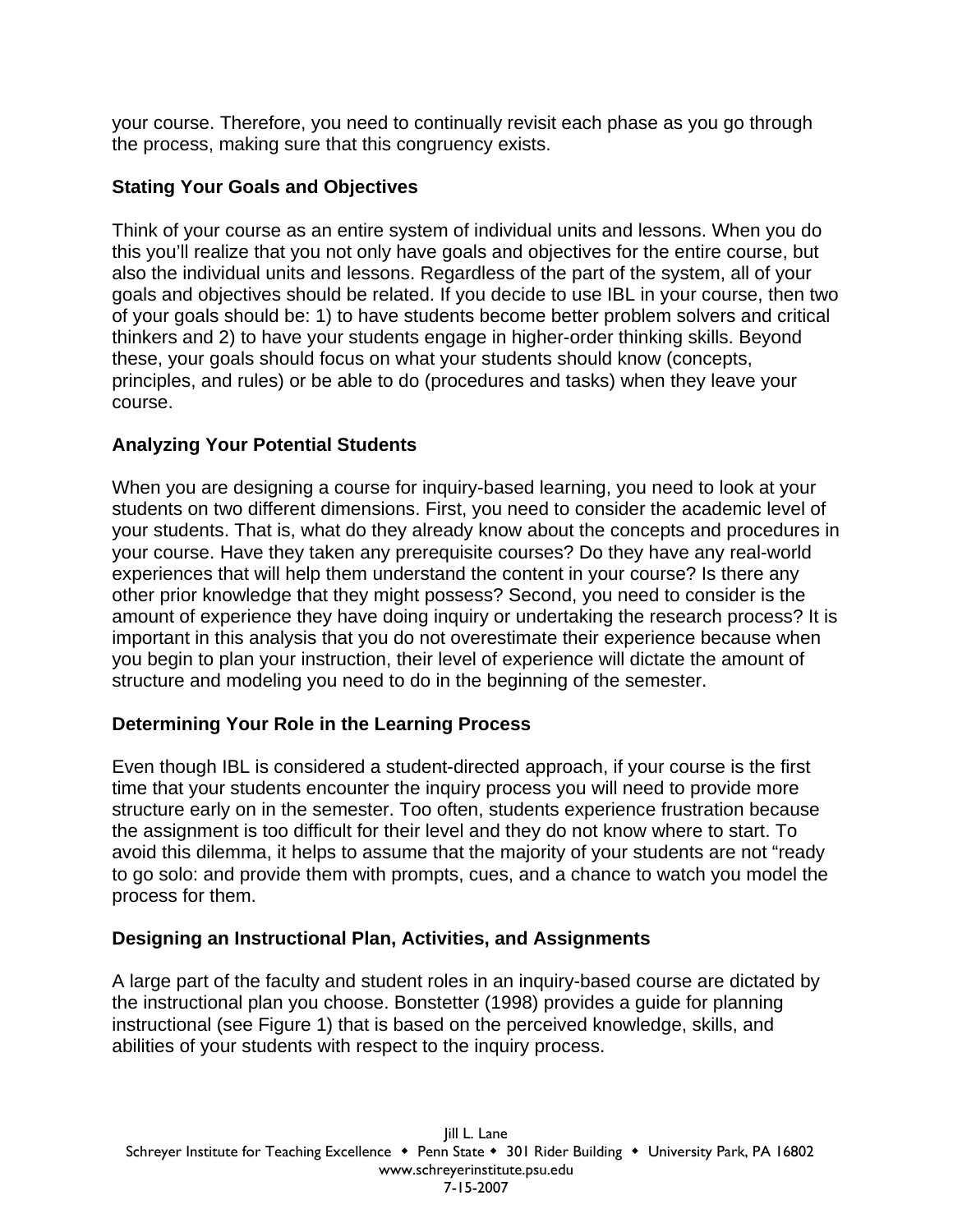|                                     | <b>Traditional</b> | <b>Structured</b>   | <b>Guided</b>       | <b>Student</b><br><b>Directed</b> | <b>Student</b><br><b>Research</b> |
|-------------------------------------|--------------------|---------------------|---------------------|-----------------------------------|-----------------------------------|
| <b>Topic</b>                        | Teacher            | Teacher             | Teacher             | Teacher                           | Teacher/<br>Student               |
| Question                            | Teacher            | Teacher             | Teacher             | Teacher/<br><b>Student</b>        | <b>Student</b>                    |
| <b>Materials</b>                    | Teacher            | Teacher             | <b>Teacher</b>      | <b>Student</b>                    | Student                           |
| <b>Procedures/</b><br><b>Design</b> | Teacher            | Teacher             | Teacher/<br>Student | Student                           | Student                           |
| <b>Results/Analysis</b>             | Teacher            | Teacher/<br>Student | Student             | Student                           | Student                           |
| <b>Conclusions</b>                  | Teacher            | Student             | Student             | Student                           | Student                           |

**Figure 1:** From Bonstetter, R.J. (1998). Inquiry: Learning from the past with an eye on the future. Electronic Journal of Science Education, 3(1).

To use this model effectively, it is best to identify your "starting point" for the semester. If your students have little or no experience with inquiry, then the 'Traditional' column is the place to start. In this column, you are directing student learning by modeling the entire inquiry-process. Once you feel that your students are ready, you can work your way through the structured, guided, etc. plans. The key in this planning guide is to recognize that as you progress through the semester, your involvement lessons becomes more as a facilitator and less as a director (see the appendix for an example of how one problem can be used in three different types of instructional plans).

# **Developing Assessments**

The best way to assess inquiry-based assignments is to use a rubric (grading guide) that identifies the areas you want to assess and the criteria for different levels of achievement within each area. Rubrics take the "mystery" out of grading and help students understand what you are looking for as you grade the assignments.

# **Final Thoughts**

In summary, inquiry-based learning is a method that can be used to actively engage students in an in-depth exploration of the concepts and skills associated with your course. The important thing to remember if you are going to adopt this strategy is to gauge how much experience and prior knowledge your students have doing inquirybased tasks so you can determine the amount of direction you need to give them. If you would like to meet with a consultant to discuss changing your course to an inquirybased learning environment, please send an email to the Schreyer Institute for Teaching Excellence site@psu.edu.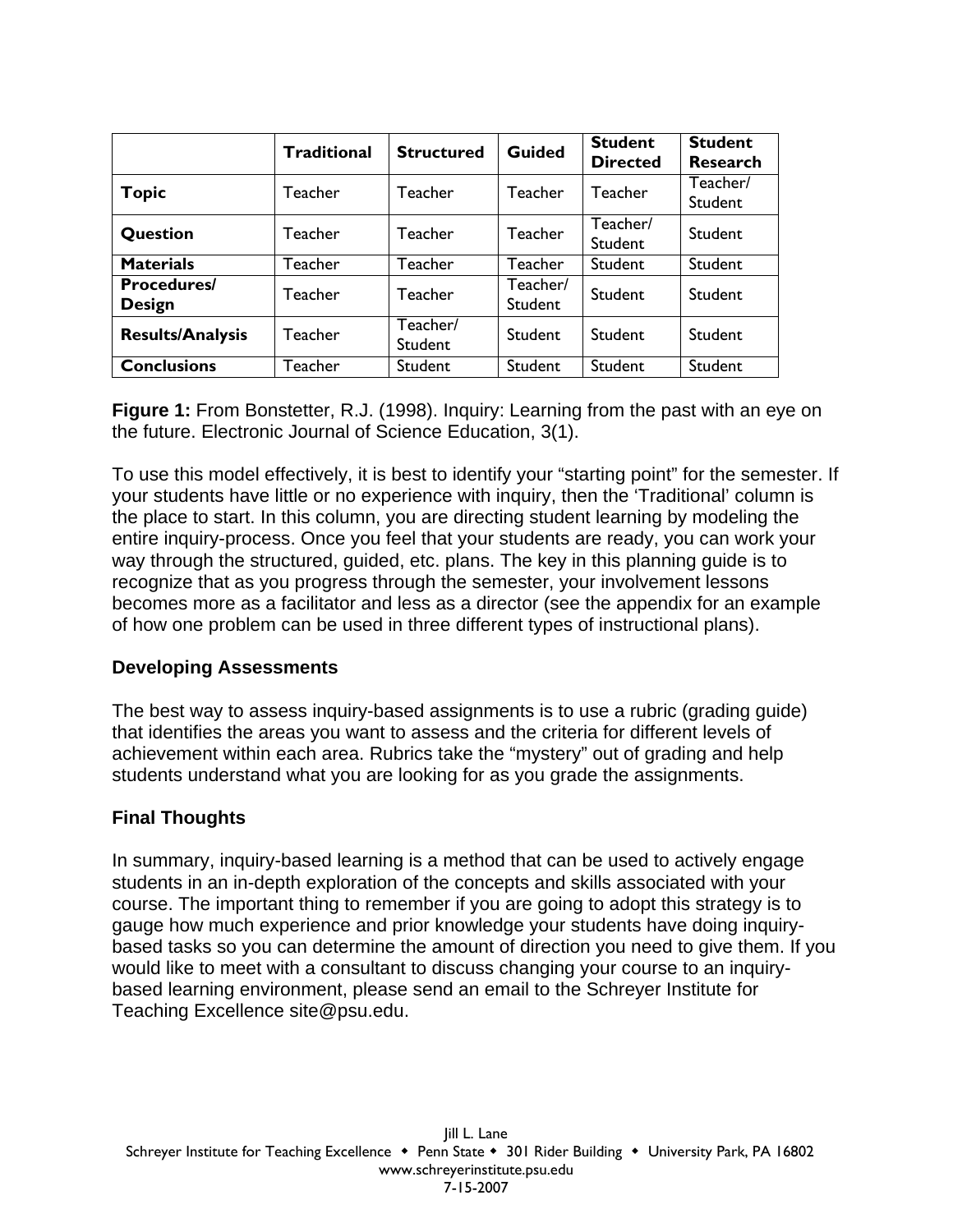# **Appendix**

# **Example Inquiry Problem**

When the "Darmok" episode of Star Trek: The Next Generation was first shown on television, the question "Is Tamarian a possible human language?" was hotly debated among professional linguists. The opinion of linguists was divided equally among those who believed Tamarian could be a possible human language and those who believed that it lacked some of the features that all human languages possess. In an essay, make a strong and convincing argument on whether Tamarian does or does not demonstrate each of the design features of human language. (B. Bullock, LING 100, 2001)

### **Possible Instructional Plans**

(Faculty-directed steps in red; faculty and student collaborative step in green; student-directed steps in blue)

#### Structured Instructional Plan

- Show "Darmok" video
- Pose the problem to students
- Present a series of lessons on the design features of human language and provide students with resource materials
- Model how to use the materials and notes along with the main points of the video
- Assist students with the analysis based on notes, materials, and the video
- Have students write their own conclusions based on the evidence

### Guided Instructional Plan

- Show "Darmok" video
- Pose the problem to students
- Present a series of lessons on the design features of human language and provide students with resource materials
- Assist students in the design of how to research the question and conduct analysis
- Students analyze the results individually or in groups
- Have students write their own conclusions based on the evidence

### Student-Directed Instructional Plan

- Show "Darmok" video
- Pose the problem to students
- Students research and find information on the design features of human language
- Students design how to research the question and conduct analysis
- Students analyze the results individually or in groups
- Students write their own conclusions based on the evidence